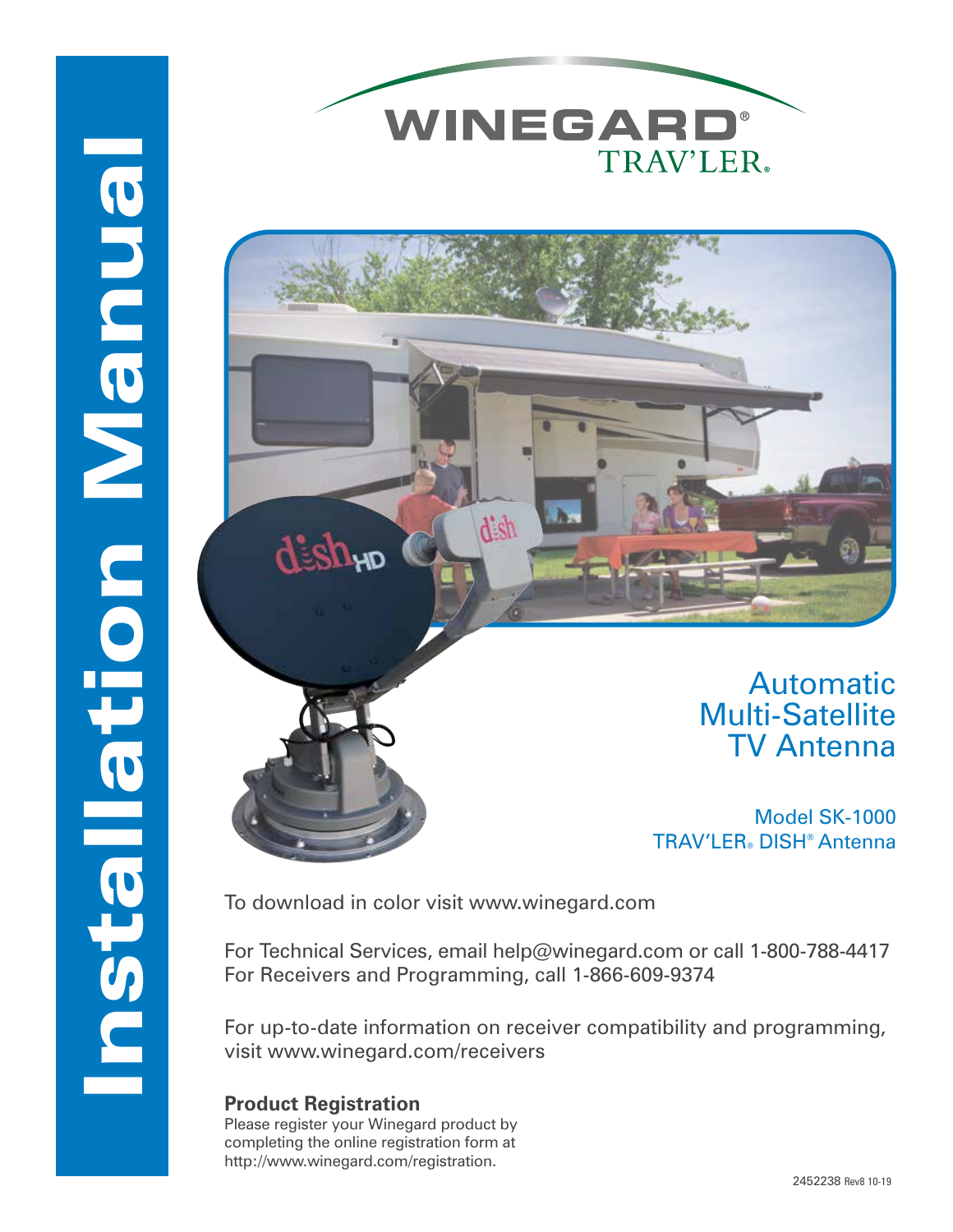## Before Installing the Antenna

You have selected the Winegard® TRAV'LER® automatic multi-satellite TV antenna. The TRAV'LER antenna will deliver the ability to view multiple satellites at the same time with unmatched signal strength, the lowest travel height on the market, maximum HD capabilities and easy to use functionality—just like you get at home. This manual provides important information on the installation and operation of your TRAV'LER antenna on an RV. Please take time to read the manual in its entirety before installing or operating your antenna.

Follow the instructions on this side of the manual if installing the TRAV'LER DISH antenna. For operation instructions, follow the instructions on the reverse side of the manual.

## **Specifications**

Depending on location and DISH receiver type, the following satellites can be accessed with the SK-1000 during automatic operation: 110°, 119°, 129°.

Height of assembled unit: 9.75" Width of assembled unit: 25" Length of assembled unit: 42"

Width of mount base: 21" Length of mount base: 24" Unit Weight: 45 pounds Shipping Weight: 70 pounds



**FIGURE 1.** Dimensions of SK-1000

## Safety Recommendations

Do not attempt to install this system in the rain or under any wet conditions. Moisture may affect electronics and void your warranty.

Do not paint this antenna. Painting the TRAV'LER antenna will void your warranty.

Pay attention to the pinch points as the antenna raises. The pinch points should be labeled on the antenna (see fig. 2).

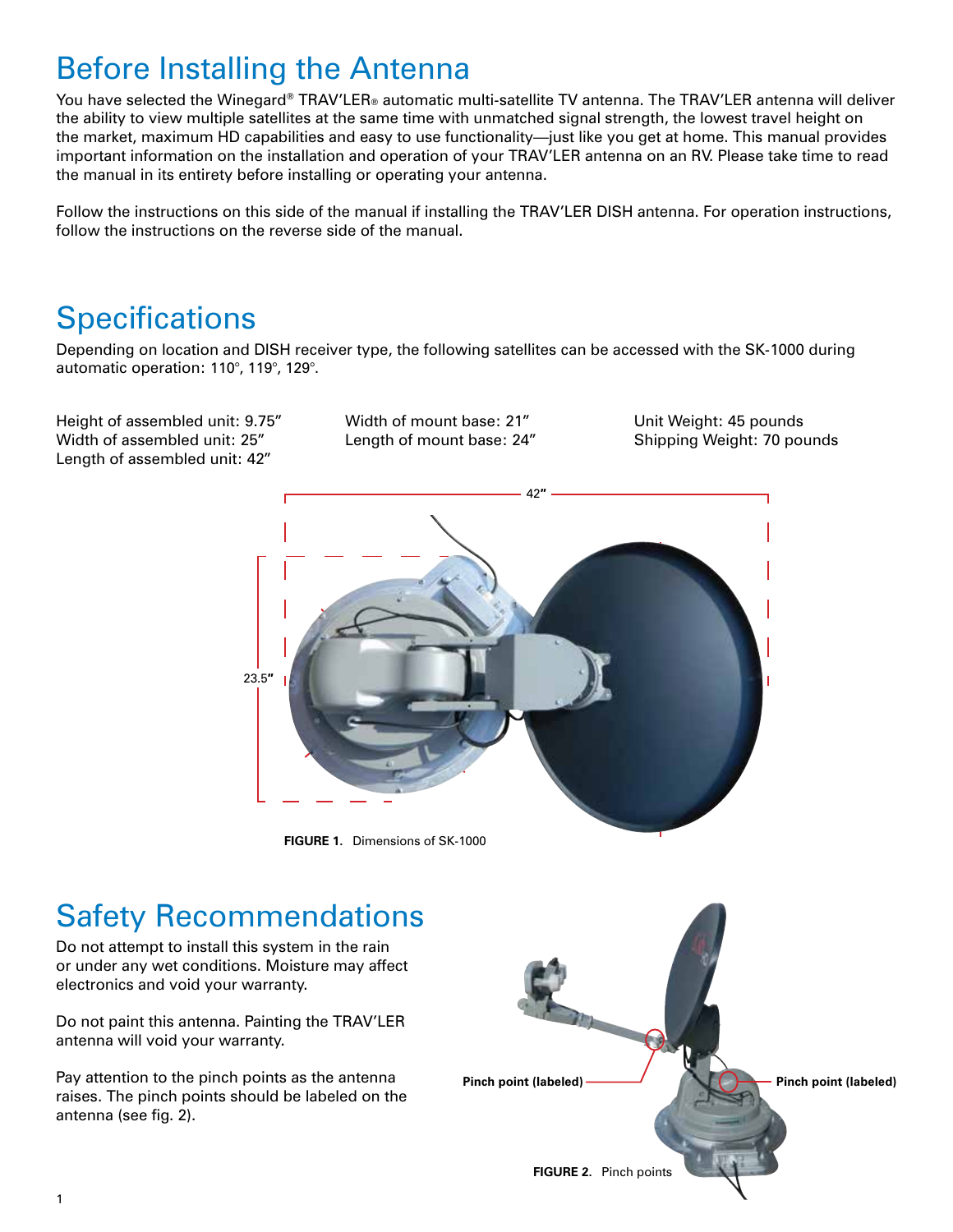## Clearance Requirements

The arm of the TRAV'LER antenna extends 32.5" from the center of the base and may operate only 8" above the surface to which the TRAV'LER antenna is mounted. **To ensure you have adequate clearance for the TRAV'LER antenna to safely operate, check that there are no obstructions taller than 8" within 32.5" of the center of the base.** 

**Also, check that there are no obstructions (such as tree limbs) above the antenna that will prevent it from raising.** At its highest point, the antenna will extend to 37" above the roof to which it is mounted (see fig. 3).



**FIGURE 3.** Range of motion for TRAV'LER SK-1000 antenna

## Parts

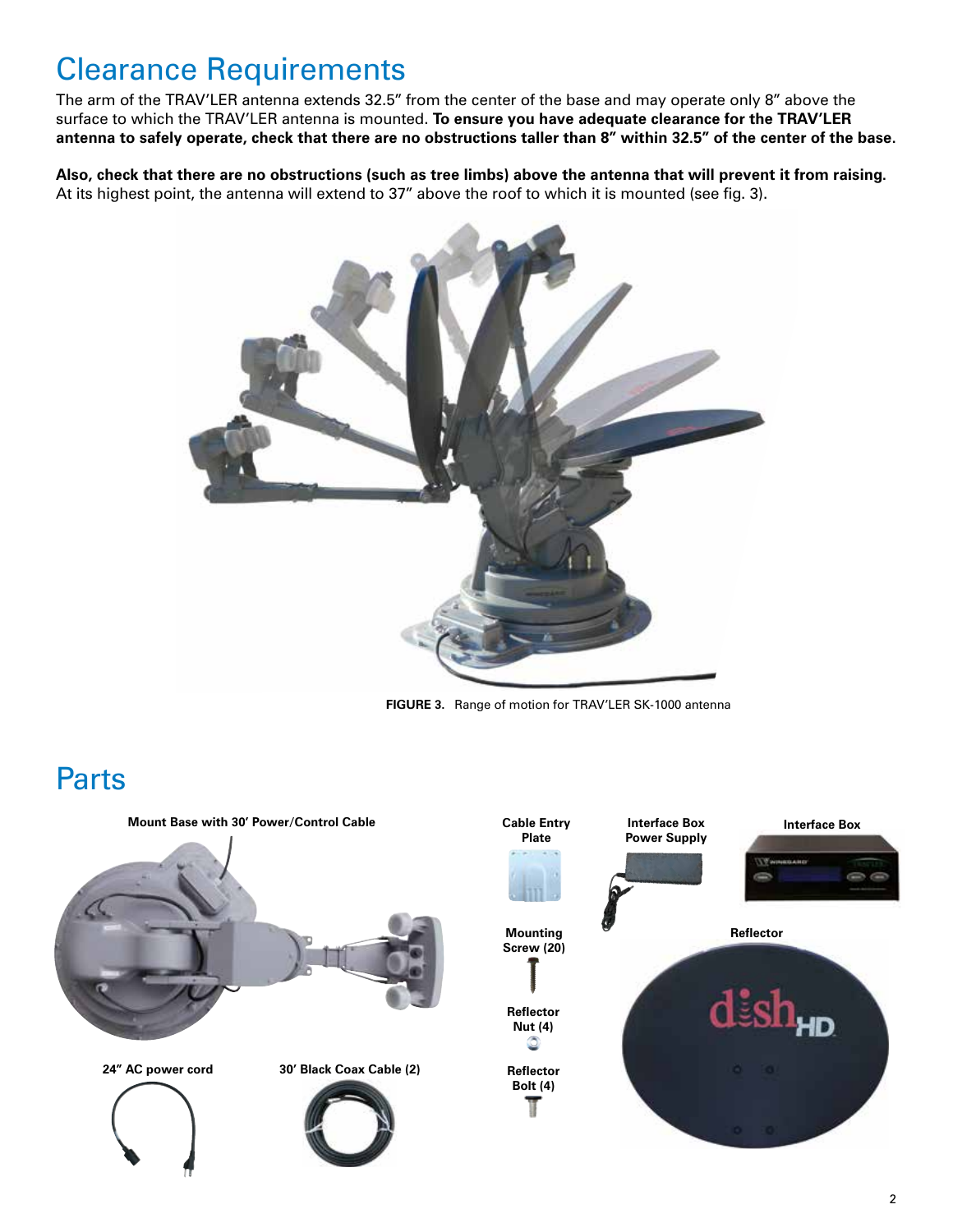# Choosing a Location for the Antenna

- 1. For best performance and to reduce signal acquisition time, park the vehicle on a level surface that is free of obstructions such as trees or large buildings. Make sure you have a clear view of the southern sky.
- 2. Before removing the TRAV'LER antenna from its box, contact your RV dealer or manufacturer. Your RV may be pre-wired or have a reinforced area for this system.
- 3. Then, choose a location on the roof that meets the following requirements:
	- a. Offers enough support for a secure installation
	- b. Allows dish to raise and rotate without interference from other roof-mounted equipment
	- c. Has a minimum roof space of 42" x 25" for the antenna (see fig. 4)
	- d. Lacks obstructions taller than 8" mounted within a 32.5" radius from the center of the TRAV'LER base
	- e. Has a gap of less than 3/16" between the bottom of the antenna and the roof

WARNING Do not install the antenna in a location<br>WARNING where a gap of 3/16" or more exists between the bottom of the antenna and the roof, as the antenna may damage the roof.

f. Is within 5 degrees of level, or the system may require more time to locate satellites (for best operation, must be within 3 degrees of level).





## Choosing a Location for Cables to Enter the Vehicle

Once you have chosen a location for the TRAV'LER antenna, choose a location for the cables to enter the vehicle. Keep in mind the following:

- 1. The TRAV'LER interface box must plug into a well-ventilated 110V outlet.
- 2. The 24" AC power cord must be long enough to extend from the outlet to the interface box power supply, which will then connect to the interface box.
- 3. The 30' control cable must be long enough to extend from the mount base to the interface box.
- 4. One 30' coax cable will need to be run from the mount base to each receiver inside the vehicle. Note that the provided coax cables only include a connector on one end.
- 5. Wires should not be run through the striped area (see fig. 5). Anything in the striped area will interfere with the operation of the TRAV'LER antenna and may cause damage to the object or to the antenna.



**FIGURE 5.** Marked area of antenna where cables should not be run

Make sure cables are long enough to reach their destination points inside the vehicle. For cable runs longer than 30', an extension may be purchased. Winegard recommends using Model CL-SK26 25' extension cable. Do not exceed 55' of cable!



Winegard is NOT liable for damage, expenses,<br>
or injury caused by improper installation or injury caused by improper installation.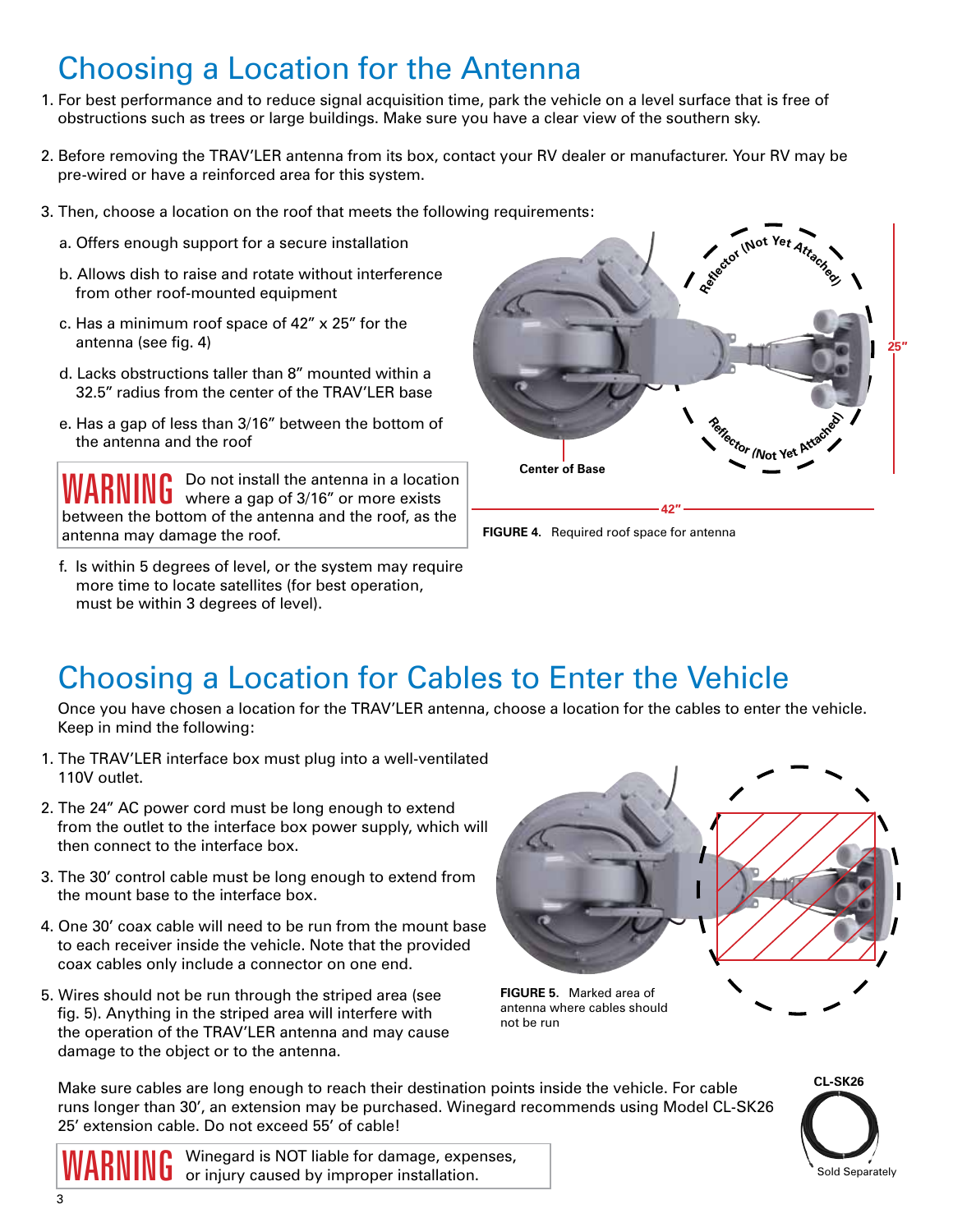## Installing the Antenna

1. Place the TRAV'LER antenna on the roof where you plan to install it. On the mount base, the transition plate is marked "FRONT" and "BACK." Rotate the TRAV'LER antenna until the front of the mount base faces the front of the RV. **The TRAV'LER antenna must be installed on or parallel to the centerline of the coach.** See figure 6.



TIP When installing the antenna on a rubber roof, Winegard recommends using Model SKA-004 roller plate, which is designed to create a solid landing area for the roller. If not using this plate, make sure that the roller does not come in contact with any rib supports or bubbles in the roof when in operation. Failure to do so may result in damage to the roof.



2. Verify that the marked "FRONT" of the transition plate is facing the front of the vehicle (see fig. 7).



**FIGURE 7.** Marked "FRONT" of transition plate on fully assembled antenna

- 3. Mark the location where the nine screw holes will go. It is important that you can see these marks on the roof of the RV. Then, move the mount base out of the installation area. **It is recommended that you do not pre-drill the screw holes at this time.**
- 4. To prevent water from getting into the mount base, use a solid line of approved sealant to connect the marks in the shape of the base. This step *must* be completed, or the unit will fail due to corrosion. Replace the TRAV'LER antenna base.
- 5. Before using the supplied mounting screws, check with your vehicle manufacturer for any special screw requirements. Then, screw the antenna base to the roof using nine mounting screws.
- 6. Run a solid bead of sealant around the edge where the transition plate meets the roof, making sure to cover each screw head. Be careful not to get any sealant above the transition plate.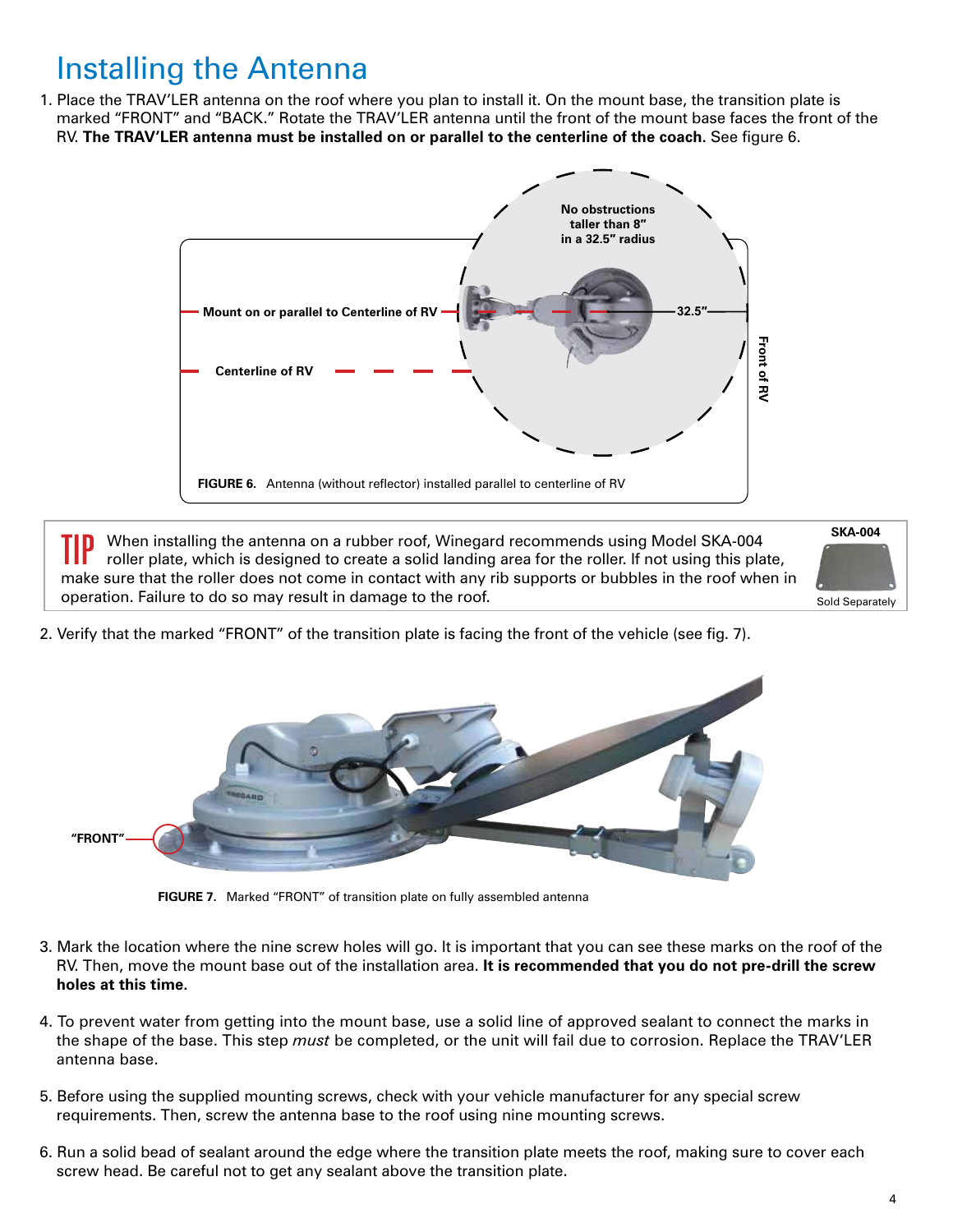## Overall Setup

1. Drill a 1**″** hole in the roof, and push the power/control cable and coax cables through the hole. Place the supplied cable entry plate over the hole and cables, and screw the plate in place using eight of the supplied mounting screws. Seal the plate and screw holes with approved sealant (not included).



Depending on the length of the cable on the roof, you may need to use cable clamps between the unit and the cable entry plate. Clamping every 12–16" should eliminate any unnecessary cable movement.

- 2. Connect the power/control cable running from the mount base to the "DC OUT/ANT. COMM." port of the interface box.
- 3. Connect the power supply to the "DC IN" port of the interface box.
- 4. Connect one end of the AC power cord to the power supply and the other end to a 110V outlet.

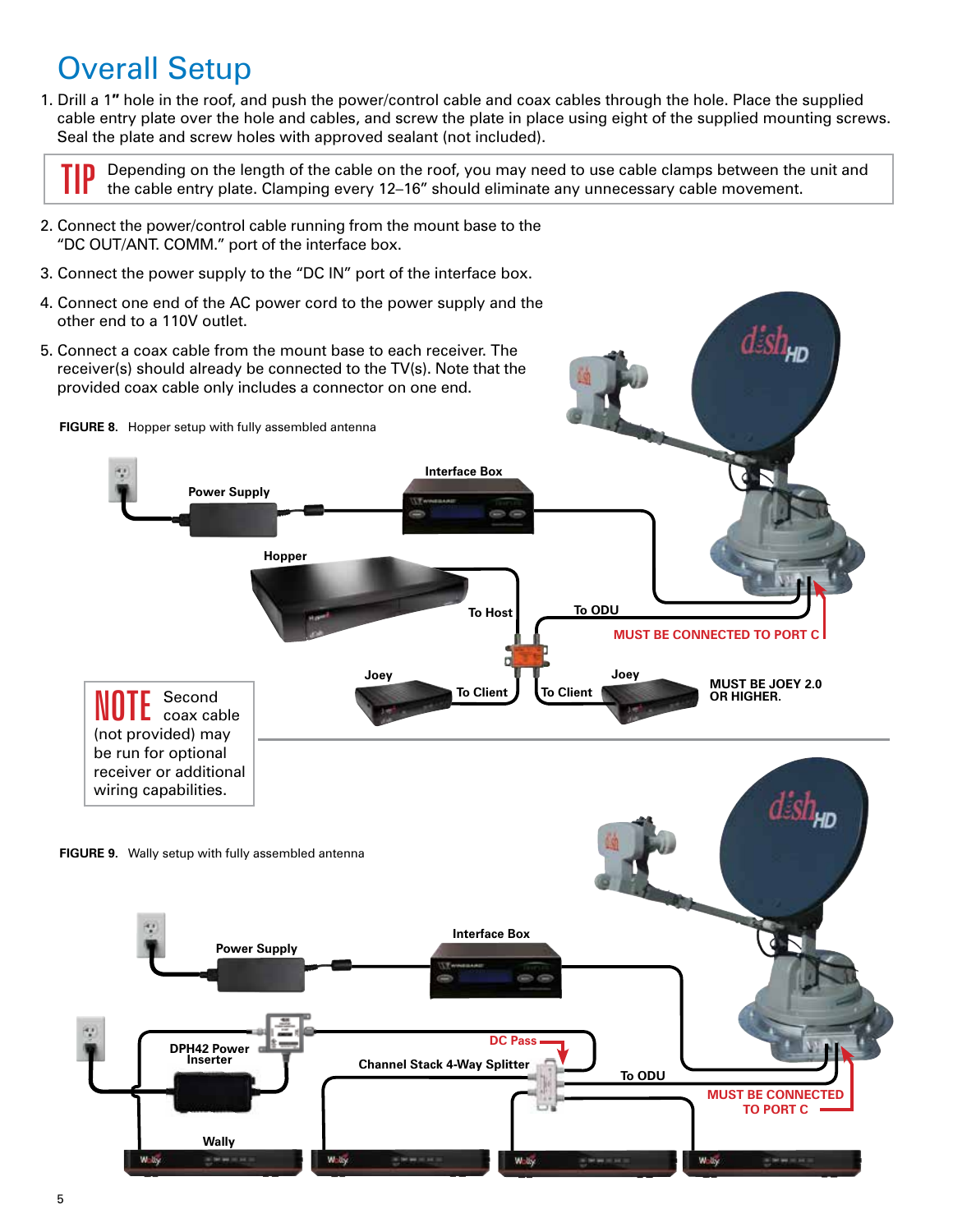## Installing the Reflector

Once the sealant around the cable entry plate has begun to cure, check that there is nothing above the unit that might prevent the antenna from raising. Then, follow the instructions to raise the antenna for reflector installation. In some cases you may be able to install the reflector with the unit in the stowed position; if so, skip to step 3.

- 1. Press "POWER," and hold for two seconds to turn on the interface box. Wait until the interface box finishes "connecting to antenna." The TRAV'LER antenna may enter the search routine after ten seconds. **Pay attention to the pinch points as the antenna raises.**
- 2. As the antenna raises, press "POWER" and "SELECT" at the same time. The antenna should stop moving.
- 3. Line up the four holes on the reflector with the four holes on the mounting bracket. Insert the four reflector bolts through the four holes on the front of the reflector. Thread a nut onto each bolt, and tighten the nuts.
- 4. Press and hold "POWER" for two seconds to power on the unit. Press "POWER" again until the interface displays "Stowing..."; this should lower the antenna to the stowed/travel position.

#### **WINEGARD MOBILE PRODUCTS LIMITED WARRANTY (2 YEARS PARTS; 1 YEAR LABOR)**

Winegard Company warrants this product against defects in materials or workmanship for a period of two (2) years from the date of original purchase. During year one (1) of such warranty, Winegard Company will also pay authorized labor costs to an authorized Winegard dealer to repair or replace defective products. No warranty claim will be honored unless at the time the claim is made, Customer presents proof of purchase to an authorized Winegard dealer (to locate the nearest authorized Winegard dealer, contact Winegard Company, 3000 Kirkwood Street, Burlington, Iowa 52601, Telephone 800-288-8094 or visit www.winegard.com). Customer must provide proof of purchase with a dated sales receipt for the Winegard product to verify the product is under warranty. If the date of purchase cannot be verified, the warranty period shall be considered to begin thirty (30) days after the date of manufacture.

If a defect in material or workmanship is discovered, Customer may take the product to an authorized Winegard dealer for service. Customer must provide proof of purchase to verify the product is under warranty. If the product is brought to an authorized Winegard dealer for service prior to expiration of year one (1) of the warranty period and a defect in material or workmanship is verified by Winegard Technical Services, Winegard Company will cover the Winegard dealer's labor charges for warranty service. The Winegard dealer must contact Winegard Technical Services in advance for pre-approval of the service. Approval of the service is at the sole discretion of Winegard Company.

Alternatively, Customer may ship the product prepaid to Winegard Technical Services (located at 2736 Mt. Pleasant Street, Burlington, Iowa 52601, Telephone 800-788-4417). Customer must return the product along with a brief description of the problem and provide Winegard Technical Services with Customer's name, address, and phone number. Customer must also provide proof of purchase to verify the product is under warranty. If the product is returned before the expiration of the warranty period, Winegard Company will (at its option) either repair or replace the product.

This Limited Warranty does not apply if the product has been damaged, deteriorates, malfunctions or fails from: improper installation, misuse, abuse, neglect, accident, tampering, modification of the product as originally manufactured by Winegard in any manner whatsoever, removing or defacing any serial number, usage not in accordance with product instructions or acts of nature such as damage caused by wind, lightning, ice or corrosive environments such as salt spray and acid rain. This Limited Warranty also does not apply if the product becomes unable to perform its' intended function in any way as a result of the television signal provider making any changes in technology or service.

#### **RETURN AUTHORIZATION POLICY**

 A Return Material Authorization (RMA) is required prior to returning any product to Winegard Company or Winegard Warranty Services under this warranty policy. Please call our Technical Services Department at 800-788-4417 or send an e-mail to warranty@winegard.com to obtain the RMA number. Please furnish the date of purchase when requesting an RMA number. Enclose the product in a prepaid package and write the RMA number in large, clear letters on the outside of the package. To avoid confusion or misunderstanding, a shipment(s) without an RMA number(s) or an unauthorized return(s) will be refused and returned to Customer freight collect.

WINEGARD COMPANY DOES NOT ASSUME ANY LIABILITIES FOR ANY OTHER WARRANTIES, EXPRESS OR IMPLIED, MADE BY ANY OTHER PERSON. ALL OTHER WARRANTIES WHETHER EXPRESS, IMPLIED OR STATUTORY INCLUDING WARRANTIES OF FITNESS FOR A PARTICULAR PURPOSE AND MERCHANTABILITY ARE LIMITED TO THE TWO YEAR PERIOD OF THIS WARRANTY.

In states that do not allow limitations on implied warranties, or the exclusion of limitation of incidental or consequential damages, the above limitations or exclusions do not apply.

Some states do not allow limitations on how long an implied warranty lasts, or the exclusion of limitation of incidental or consequential damages, so the above limitations or exclusions may not apply to you.

This warranty gives Customer specific legal rights. Customer may also have other rights that may vary from state to state.

**SATELLITE RECEIVER WARRANTY**

See manufacturer's limited warranty policy. WS-MOBWARREV3

**Disclaimer:** Although every effort has been made to ensure that the information in this manual is correct and complete, no company shall be held liable for any errors or omissions in this manual. Information provided in this manual was accurate at time of printing. Winegard and TRAV'LER are registered trademarks of Winegard Company. DISH & Hopper are registered trademarks of DISH Network L.L.C.

Winegard Company • 3000 Kirkwood Street • Burlington, IA 52601 • 1-800-288-8094 • Fax 319-754-0787 • www.winegard.com Printed in U.S.A. ©2012 Winegard Company Rev8 10-19 2452238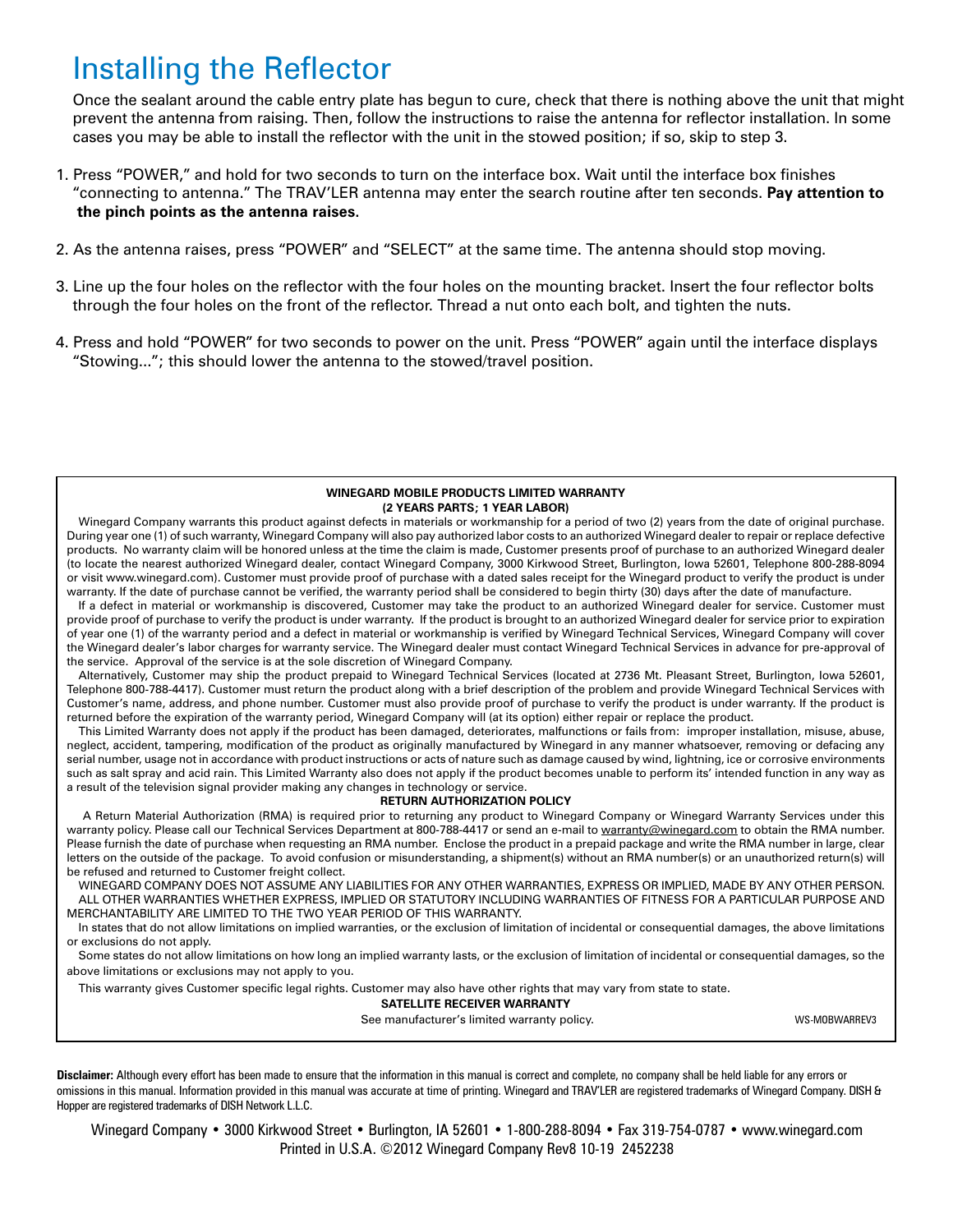



Automatic Multi-Satellite TV Antenna

Model SK-1000 TRAV'LER® DISH® Antenna

To download in color visit www.winegard.com

For Technical Services, email help@winegard.com or call 1-800-788-4417 For Receivers and Programming, call 1-866-609-9374

For up-to-date information on receiver compatibility and programming, visit www.winegard.com/receivers

### **Product Registration**

Operation Manual

Deration Manual

Please register your Winegard product by completing the online registration form at http://www.winegard.com/registration.



2452238 Rev8 10-19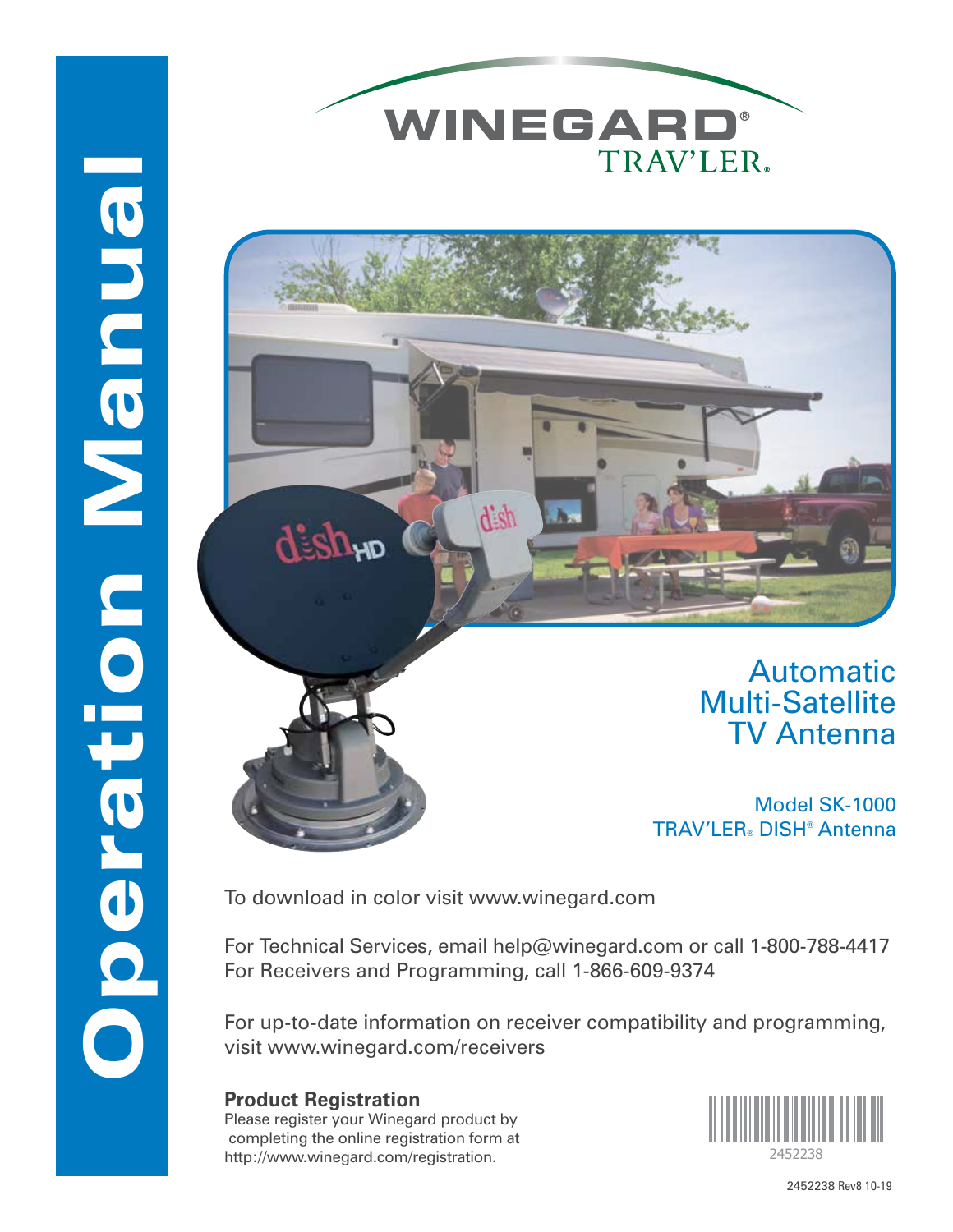# Operation for DISH Users

The TRAV'LER antenna offers a simple one-button operation. Simply press "POWER," and the antenna will automatically begin searching for satellites. The instructions assume that the antenna is already in the stowed position.

- 1. Press and hold "POWER" for two seconds or until the TRAV'LER interface displays "POWER ON."
	- WINEGARD COMPANY POWER ON
- 4. The TRAV'LER antenna will enter the search mode as part of its normal operation and will display "Searching" on the bottom line.

### SM Dish 1000 Searching...

7. Continue to page 3 if setting up the receiver for the first time or if setting up the receiver after moving the receiver from the house to the RV. If the receiver is already set up in the RV, you are now ready to watch TV!

2. Once the unit has been powered on, release "POWER."

> connecting to antenna

5. The antenna will find its home position and begin to look for a satellite. Upon finding a satellite, the antenna will fine-tune or "peak" on

the signal.

3. The interface screen will display the type of satellite dish on the top line.

> SM Dish 1000 Ready: Multi-Sat

6. In automatic search mode, the TRAV'LER antenna will lock onto three different satellites: 119°, 110°, and 129°. The antenna will display an asterisk for each satellite found.

SM Dish 1000 Home EL...

SM Dish 1000 \*119 \*110 \*129

**TIP** To turn off the power to the TRAV'LER antenna after the antenna has locked onto satellites, press "POWER" and "SELECT" at the same time.

Before traveling, make sure to press "POWER" and wait for the antenna to start to power up; then press "POWER" again to initiate the stow sequence. See below for information on stowing before traveling.

### User Menu

The interface includes a user menu for some advanced features. The options most commonly used are the ability to change the dish type, check software/hardware versions, change desired satellite configuration, or manually move the dish.

WARNIMC Improper use of the user menu could cause damage to the TRAV'LER antenna and/or vehicle.<br>WARNIMC Follow all instructions when entering the user menu for manual operation. See page 3.

### Ready to Travel?

The TRAV'LER antenna is not meant for use while traveling. To stow the unit when you are ready to travel, press "POWER" one time. The unit will stop what it is doing and return to the stowed position. The TRAV'LER interface will not turn off unless the TRAV'LER anetnna is successfully stowed. Visually inspect that the antenna is in the stowed/ travel position before traveling. Do not move the vehicle until the TRAV'LER antenna is stowed.

### Emergency Manual Stow

If unable to stow the TRAV'LER antenna, it may be necessary to use emergency manual stow. Emergency manual stow is meant as a last resort and is not meant for common usage! To use emergency manual stow, unplug the interface box. Then, remove the black plastic bolt from the back of the mount. Insert a 5/16" socket extension into this auxiliary drive. Turn the auxiliary drive clockwise to lower the unit. Do not use a drill!

### Emergency Power Off

1 The antenna comes with an emergency power off feature. To activate it, press and hold "POWER" and then press "SELECT" while still holding "POWER". The TRAV'LER antenna will stop and turn off. If the emergency power off feature is used, the antenna may not be in a safe position for travel. Do not move the vehicle until the unit is stowed.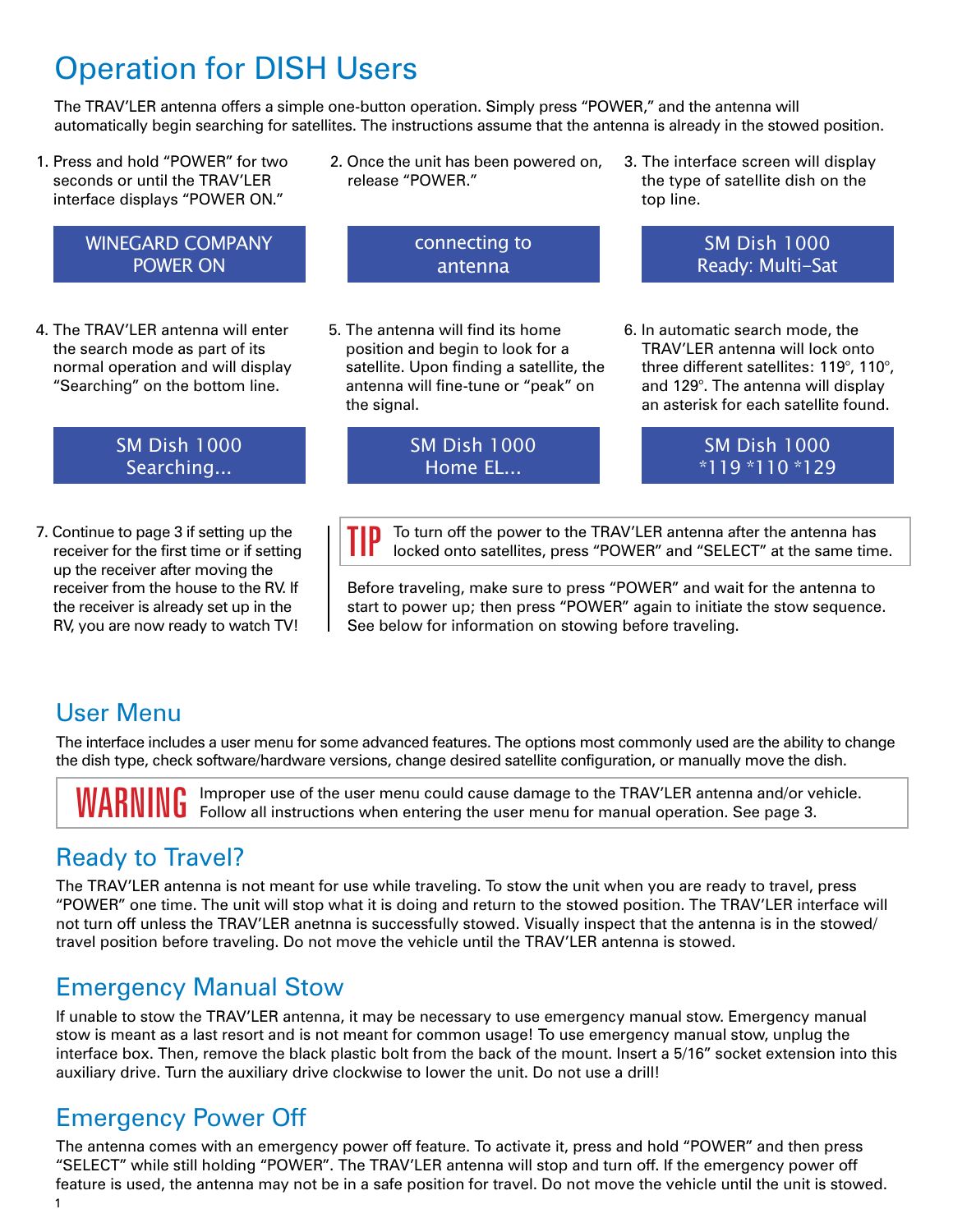# Manual Operation

The TRAV'LER antenna is a versatile satellite antenna and can be manually set to find many different satellites individually. This function is rarely used. The instructions assume that the antenna is already in the stowed position. Note: Diagnostics and Installation menus are not required for normal operation and should only be entered by a trained professional.

- 1. Press and hold "POWER" for two seconds or until the TRAV'LER interface displays "POWER ON." Then, press and hold "ENTER for two seconds.
- 2. The interface will ask if you wish to enter the user menu. Press the Select button to choose "Yes," and then press the Enter button to confirm the selection.

### WINEGARD COMPANY POWER ON

- 4. In the Search menu, choose from the following: Multi-Sat Mode (normal search mode), Manual 110, Manual 119, Manual 129, Main Menu (returns to the user menu) or Exit (enters the search routine). Press the Select button to cycle through satellites until the asterisk is next to the satellite you wish to find. Press "ENTER" to confirm the selection.
- Enter User Menu? \*Yes No
- 5. The interface will ask you to confirm the change. Press "SELECT" to move the asterisk to "Yes." Then, press "ENTER" to confirm the selection.

The TRAV'LER interface will then acknowledge which satellite has been selected. Press the Enter button.

3. The user menu consists of four choices: Search Mode, Diagnostics, Installation, and Exit. Press the Enter button to choose Search Mode.

> Search Mode\* **Diagnostics**

6. The interface will ask if you want to turn the power off. Press the Enter button to choose "No" and start a new search for your chosen satellite. Press "SELECT" then "ENTER" to choose "Yes" and turn off the antenna.

The TRAV'l FR antenna will remain in manual mode until you select "Multi-Sat Mode" again.

Multi-Sat Mode\* Manual 61

Manual ## **Selected** 

Power OFF? \*Yes No

DISH Receiver Setup on following page.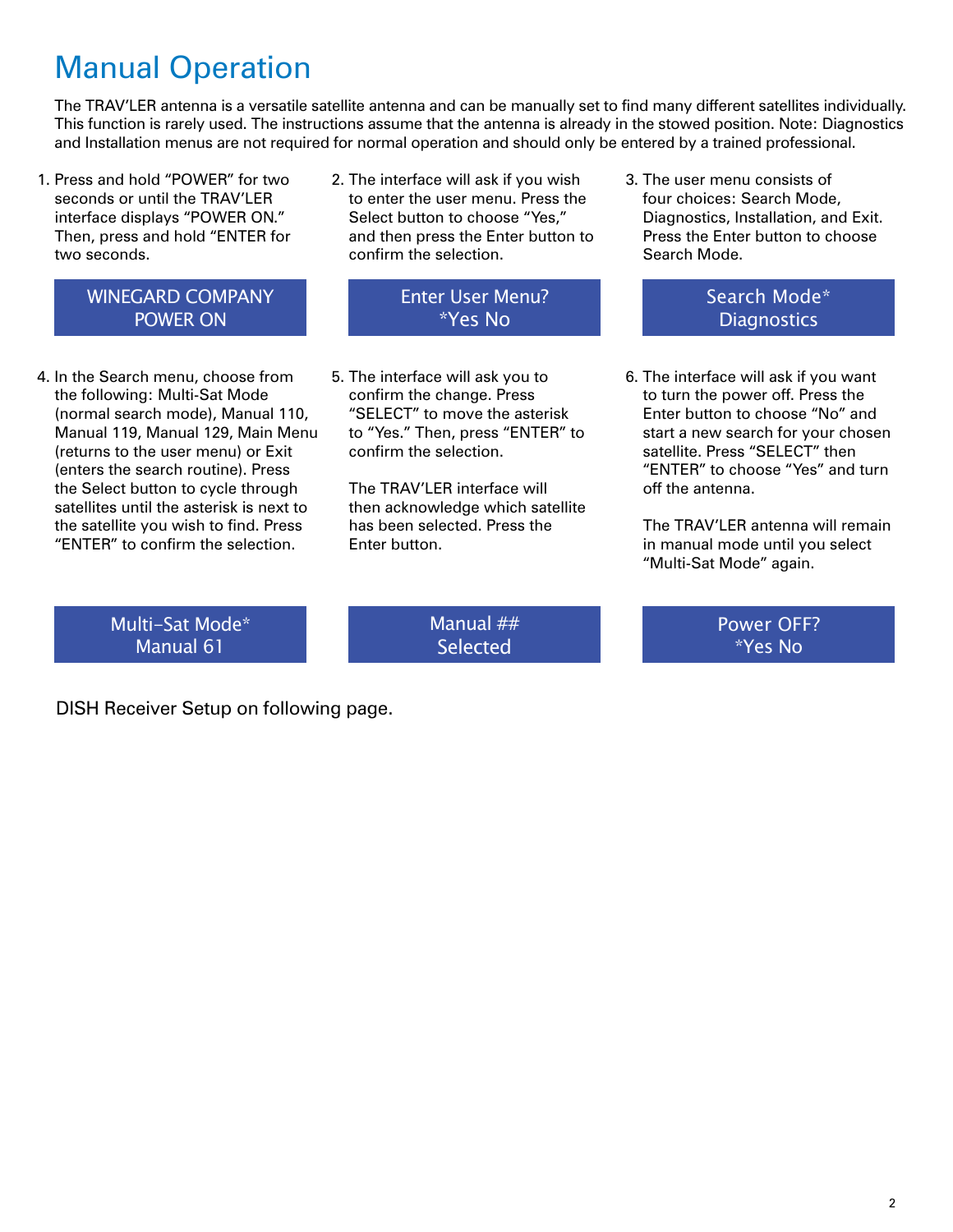# DISH Receiver Setup

The following instructions assume that the TRAV'LER antenna has found and locked onto satellites 110°, 119°, and 129°. There should be an asterisk next to 110°, 119°, and 129° on the TRAV'LER interface. The following instructions are based on Hopper3 or Wally receiver. If your receiver differs from the options shown below, you may need to consult your receiver manual. The wording and display used in your receiver may differ slightly.

#### **For Technical Services, email help@winegard.com or call 1-800-788-4417**



Power on the Hopper3, once powered the Hopper3 will automatically try to configure to the TRAV'LER



If the progress bar downloads you are now ready to watch TV. If it fails and you receive an error code, please proceed to the next steps.



On the diagnostics screen press the number "3" on the Hopper remote to select the Dish settings. Once in the Dish setting press number "5" on the remote to Test Installation.



Please wait until you receive the "Starting up…" screen, from this screen you will either receive an "Acquiring Signal" screen or an error code.



Verify the wiring from the Hopper3 to the TRAV'LER. Once verified press the Home button three times

| <b>Receiver</b>     | NC.<br>Node:                                     |                        | Test installation<br>5 |
|---------------------|--------------------------------------------------|------------------------|------------------------|
| Status'<br>Settings | Hybrid Triple WA2<br>Switch<br>Recording Venture |                        | 16<br>Ditals           |
| <b>Tools</b>        | SIGNAL STRENGTH                                  | <b>SWITCH STATUS</b>   |                        |
| History             | Tuner.                                           | 117<br>Savitte         | 110 129                |
| <b>Noticent</b>     | 110<br>Satellite                                 | $t = 1$<br>œ           | <b>COL</b>             |
| Dish                | Transponder<br>21                                | Turner 2<br><b>COL</b> |                        |
| <b>Whole Home</b>   |                                                  | Tunnels.<br>w          | w<br>w                 |
|                     | 0.10 25 50<br>100<br>$-76$<br>125                | Ture 411<br>13         | æ                      |

If everything installed properly you will have green check marks next to the satellites with a Hybrid Triple WA.2 switch installed. If you still have issues please contact Customer Support at 800-288-8094.